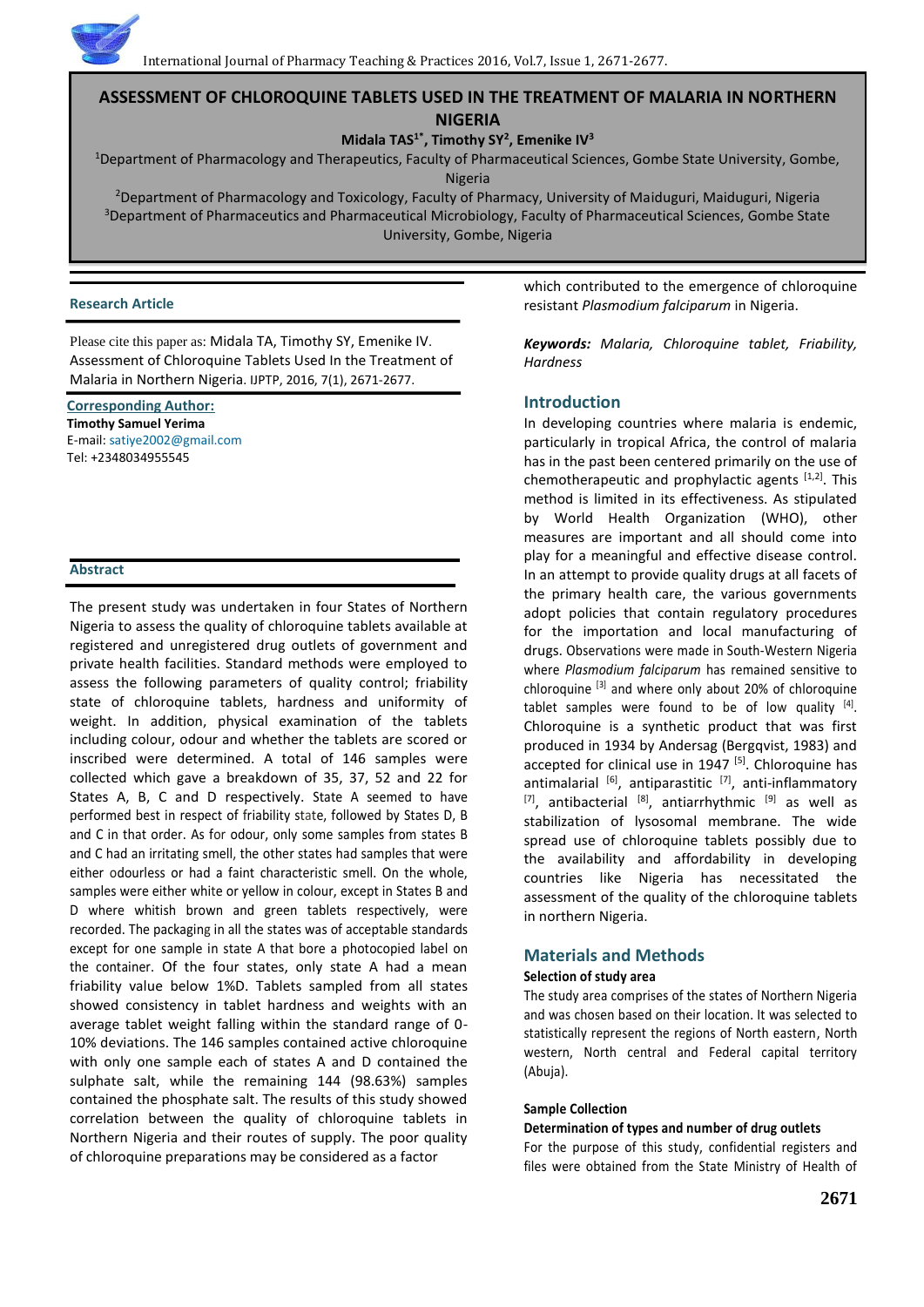each of the 4 states (A, B, C and D) respectively, located in Northern Nigeria. By the aid of these documents, the various outlet types were identified and the total number of each type of drug outlet was determined for the 4 states.

## **Determination of types and number of drug outlets**

In the 4 states, political maps showing the local government area (LGAs), state capital, towns and villages were obtained from each state ministry of land and survey. Three collection sites namely one large, one medium and one small size towns were selected. Each of these collection sites were divided into 10 equal parts of which 2 (one central and one peripheral) were randomly chosen for physical counting of the numbers of registered and unregistered drug outlets. The ratios for central and peripheral sites of large, medium and small towns were determined. Also the average ratio for each state was determined and subsequently adopted for practical use.

#### **Stratified Sample Collection**

The sample collection method as described by Harper [10] and Elwood [11] popularly referred to as stratified sample collection, was adopted and modified for the purpose of this study. The application of standard randomized controlled trial sampling was also extended to this study to achieve an optimal level of success in the sample collection procedure. Previous experience showed that samples may not be available at sites chosen by ballot. In such circumstances, the combination of the above two methods will allow for sample collection at certain sites which were initially not included in those obtained by ballot modification made. Samples were collected from registered outlets such as government health facilities, private clinics or hospitals, patent medicine stores, pharmaceutical chemists and industries and from unregistered outlets, usually referred to as open market drug stores. Samples so collected covered a very wide range of various brands and batches of chloroquine (CQ) tablets, resulting in a statistically representative sample pool for analysis. At the collection sites, the following parameters were recorded:- Tablet brand and source, manufacturer's name and address, manufacturing date, expiration date, nature of packaging material, type and address of drug outlet, batch number, national agency for food, drug administration and control (NAFDAC) number, cost of tablets, date of sample collection and the claimed chloroquine content. At each collection site, 100 tablets were sampled and paid for.

# **Availability of Chloroquine tablets at government and private health facilities**

For this purpose, each of the 4 states was divided into approximately three equal zones (Southern, Central and Northern). Twenty of each private and Government health facilities were visited in each of the zones and the availability of chloroquine tablets was assessed.

#### **Quality assurance testing of chloroquine tablets**

All the 146 samples collected from different outlets of the 4 states were individually coded such that their identities were not known at the time they were being subjected to quality assurance testing.

#### **Physical examination of tablet samples**

Each coded sample was subjected to physical examination. Ten of the 100 tablets of each sample were examined based on the following criteria: colour, odour, friability state i.e. how many of the ten tablets

are chipped, abraded, ,uniform or deformed surfaces, luminosity either dull or shiny or powdery, whether scored and/or inscribed. The taste and packaging were also assessed [1].

#### **Qualitative identification tests**

Ten (10%) of the 100 tablets per sample were crushed and of these 20 mg of the CQ salt (phosphate or sulphate) were weighed and dissolved in 2.0 ml of distilled water. Five drops of potassium mercuric iodide were added. The appearance of a white curdy precipitate indicated the presence of CQ moeity. Also 10 mg .of the crushed sample were dissolved in 5.0 ml of distilled water, acidified with 1.0 ml of hydrochloric acid (HCl 70g/L) and treated with 1.0 ml of barium chloride (50g/L). The production of a white precipitate differentiated the sulphate from the phosphate [12] .

#### **Friability Testing**

Ten tablets of each coded sample were initially weighed and there- after placed in the friabilator which operated at 25 revolutions per minute. After a 4 minutes run, the remaining 'intact tablets were removed and weighed again. The loss in weight was noted and the percentage friability (D%) was determined. Samples were grouped into those with percentage friability (D%) less or greater than 1%.

#### **Hardness Test**

Five tablets of each of the coded samples were singly placed in the Monsanto hardness tester. The handle of the machine was screwed until the tablet broke. The force required to break the tablet was recorded in kilogramme force (kgf). The same exercise was carried out for each of the remaining 4 tablets, and the average force was calculated. Generally, tablets weighing about 100 mg, would exhibit force of hardness within 2-3 kgf, while those weighing between 200 mg - 500 mg exhibit such force within 3-8 kgf. The individual samples were therefore placed into any of the following five classes:- Less than 2, between 2-3.90, between 4-5.90, between 6-7.90, and greater than 8.00, kgfs; depending on the average force of hardness of the individual samples.

#### **Uniformity of weight**

Twenty (20) tablets of each coded sample were singly weighed by a front loading mettler balance. The average weight was calculated, the percentage, deviations of weight were determined and correlated with expected percentage deviation; for a good manufacturing practice (GMP) not more than 2 of the twenty tablets should deviate from the average weight by more than the deviations given below and none should deviate by more than double the deviation indicated.

## **Results and Findings**

## **Samples collected from study States**

It can be seen that 50% of the total samples were collected from Pharmaceutical chemists, 32.9% from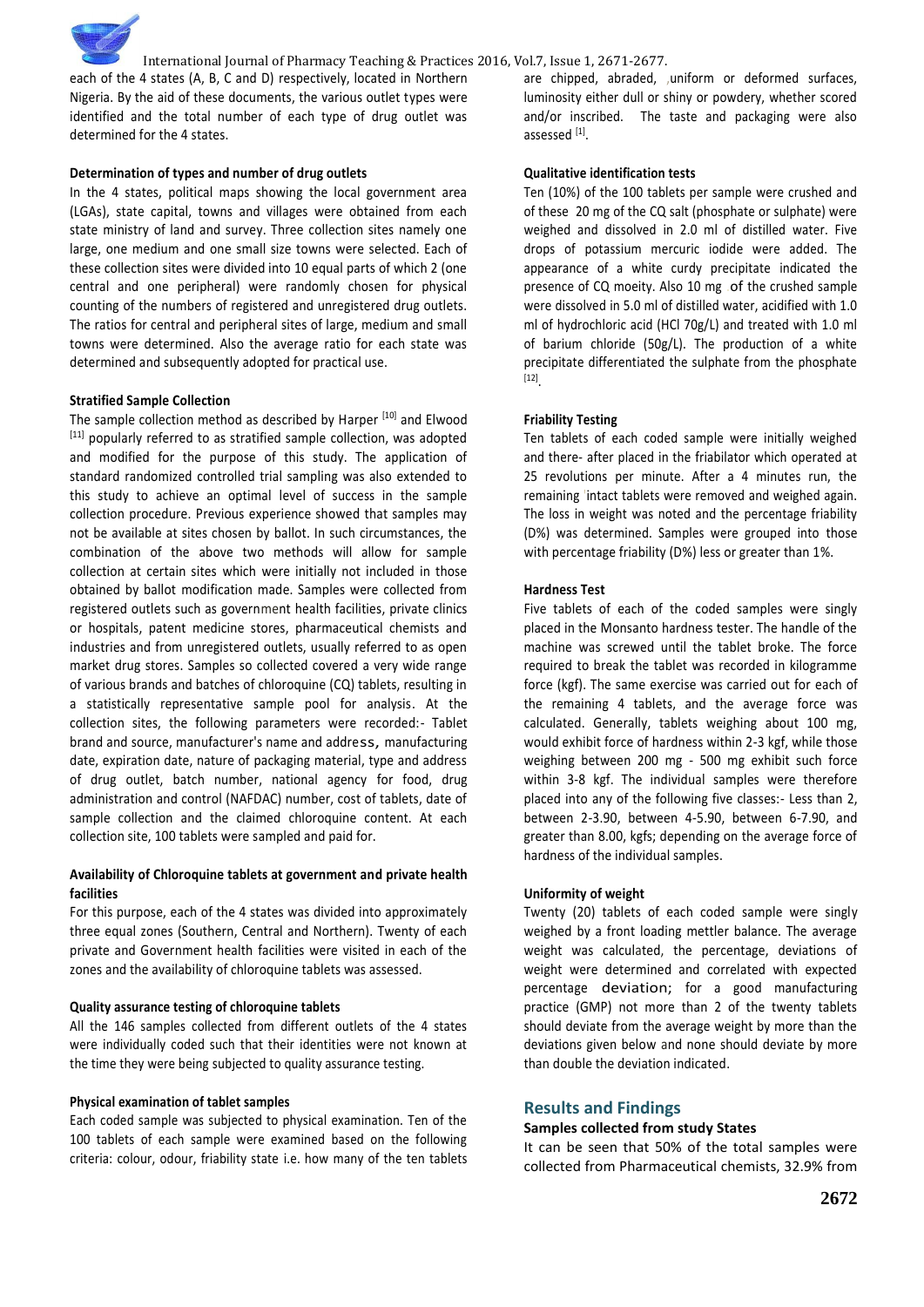patent medicine stores and the rest of outlets types constituted the remaining 17.1%. The main source of tablets sampled from private outlets in State A was from the South-Eastern part of Nigeria. On the other hand, tablets sampled from government establishments had been bought by tender and may therefore have come from any part of the country. For States B, C and D drug supplies linked to South-Eastern Nigeria were 48.65%, 46.15% and 9.09% respectively. Of the four states, only state D recorded a high percentage of locally manufactured tablets. Its other source of supplies was the South-Western region of Nigeria. On the other hand, samples collected from government establishments of states B, C and D and supplied by tender could have come from any part of the country (Table 1 and Figure 1).



**Table 1: Number of samples collected from various types of drug outlets in the four states**

**Figure 1: Samples collected from various types of drug outlets in the study states**

| S/no. | Type of drug outlet           | Number and percentage of collected samples |           |           | Total     |           |
|-------|-------------------------------|--------------------------------------------|-----------|-----------|-----------|-----------|
|       |                               | A                                          | Β         |           | D         |           |
|       | Pharmacy                      | 14(40.0%)                                  | 21(56.8%) | 28(53.9%) | 10(45.5%) | 73(50.0%) |
| 2     | <b>Patent Medicine Stores</b> | 12(34.3%)                                  | 10(27.0%) | 20(38.5%) | 6(27.3%)  | 48(32.9%) |
| 3     | Government Hospital           | 2(5.7%)                                    | 1(2.7%)   | 1(1.9%)   | 2(9.1%)   | 6(4.1%)   |
| 4     | Unregistered Drug Outlet      | 2(5.7%)                                    | 2(5.4%)   | 2(3.8%)   |           | 6(4.1%)   |
| 5     | <b>Private Clinics</b>        | 2(5.7%)                                    |           | 1(1.9%)   | 1(4.5%)   | 4(2.7%)   |
| 6     | Private Hospitals             | 1(2.9%)                                    | 1(2.7%)   |           |           | 2(1.4%)   |
|       | <b>Others</b>                 | 2(5.7%)                                    | 2(5.4%)   |           | 3(13.6%)  | 7(4.8%)   |
| Total |                               | 35(100%)                                   | 37(100%)  | 52(100%)  | 22(100%)  | 146(100%) |

## **Table 2: Physical examination parameters of collected samples from the four states**

| No.   | Physical           |                   | Number and percentage |          |           |         |  |
|-------|--------------------|-------------------|-----------------------|----------|-----------|---------|--|
|       |                    | Examination       | А                     | В        | $C(N=52)$ | D       |  |
|       |                    | parameter         | (N=35)                | $(N=37)$ |           | (N=22)  |  |
| 1.    | <b>Friability</b>  |                   |                       |          |           |         |  |
|       |                    | (a) CAD           | 19(54%)               | 26(70%)  | 39(75%)   | 15(68%) |  |
|       | (b)                | <b>NCAD</b>       | 16(46%)               | 11(30%)  | 13(25%)   | 7(32%)  |  |
|       | (c)                | SP                | 22(63%)               | 29(78%)  | 49(94%)   | 18(82%) |  |
|       | (d)                | SS                | 15(43%)               | 17(46%)  | 2(4%)     | 16(73%) |  |
|       | (e)                | DU                | 8(23%)                | 13(35%)  |           | 1(5%)   |  |
| 2.    |                    | Odour             |                       |          |           |         |  |
|       |                    | (a) Odourless     | 12(34%)               | 16(43%)  | 18(35%)   | 2(9%)   |  |
|       |                    | $(b)$ FCS         | 23(66%)               | 21(57%)  | 34(65%)   | 20(91%) |  |
| 3.    | Colour             |                   |                       |          |           |         |  |
|       |                    | (a) White         | 33(94%)               | 34(92%)  | 49(94%)   | 19(86%) |  |
|       |                    | (b) Yellow        | 2(6%)                 | 2(5%)    | 3(6%)     | 2(9%)   |  |
|       |                    | (c) Whitish Brown |                       | 1(3%)    |           | 1(5%)   |  |
| 4.    | Scored / Inscribed |                   |                       |          |           |         |  |
|       |                    | (a) Scored        | 20(57%)               | 19(51%)  | 36(69%)   | 6(27%)  |  |
|       | (b)                | Not scored        | 15(43%)               | 18(49%)  | 16(31%)   | 16(73%) |  |
|       | (c)                | Inscribed         | 5(14%)                | 10(27%)  | 16(31%)   | 9(41%)  |  |
|       | (d)                | Not inscribed     | 30(86%)               | 27(73%)  | 36(69%)   | 13(59%) |  |
| Total |                    |                   | 35(100)               | 37(100)  | 52(100)   | 22(100) |  |

## **Physical tablet examination**

In State A out of the 35 samples examined, 19(54%) had at least one tablet out of every 10 that was either chipped, deformed or abraded and therefore powdery. Twenty three samples (66%) had a faint characteristic smell and 12(34%) were odourless. Only 2(6%) of the samples were yellow in colour, the remaining 33 (94%) were white.



**samples from the study states**

Twenty (57%) and 30 (86%) of the samples were either scored or inscribed with logos of various companies respectively. Two (5.71%) of the 35 samples had a slight bitter taste and the rest (94.29%) were distinctly, bitter. All the samples were neatly packaged and labelled except for one which bore a photocopied label on the container. Twenty three (66%) of the samples were either dull or shiny in luminosity. In State B twenty six (70%) of the 37 samples had at least one of 10 tablets chipped, abraded or deformed and hence were powdery to touch. Twenty (54.3%) had a faint characteristic smell, while 16 (43%) were odourless and 1 (2.7%) had an irritating characteristic smell. Only 2 (5%) samples were yellow in colour, one (3%) had a unique whitish brown colour and the remaining 34 (92%) were white. Nineteen (51%) of the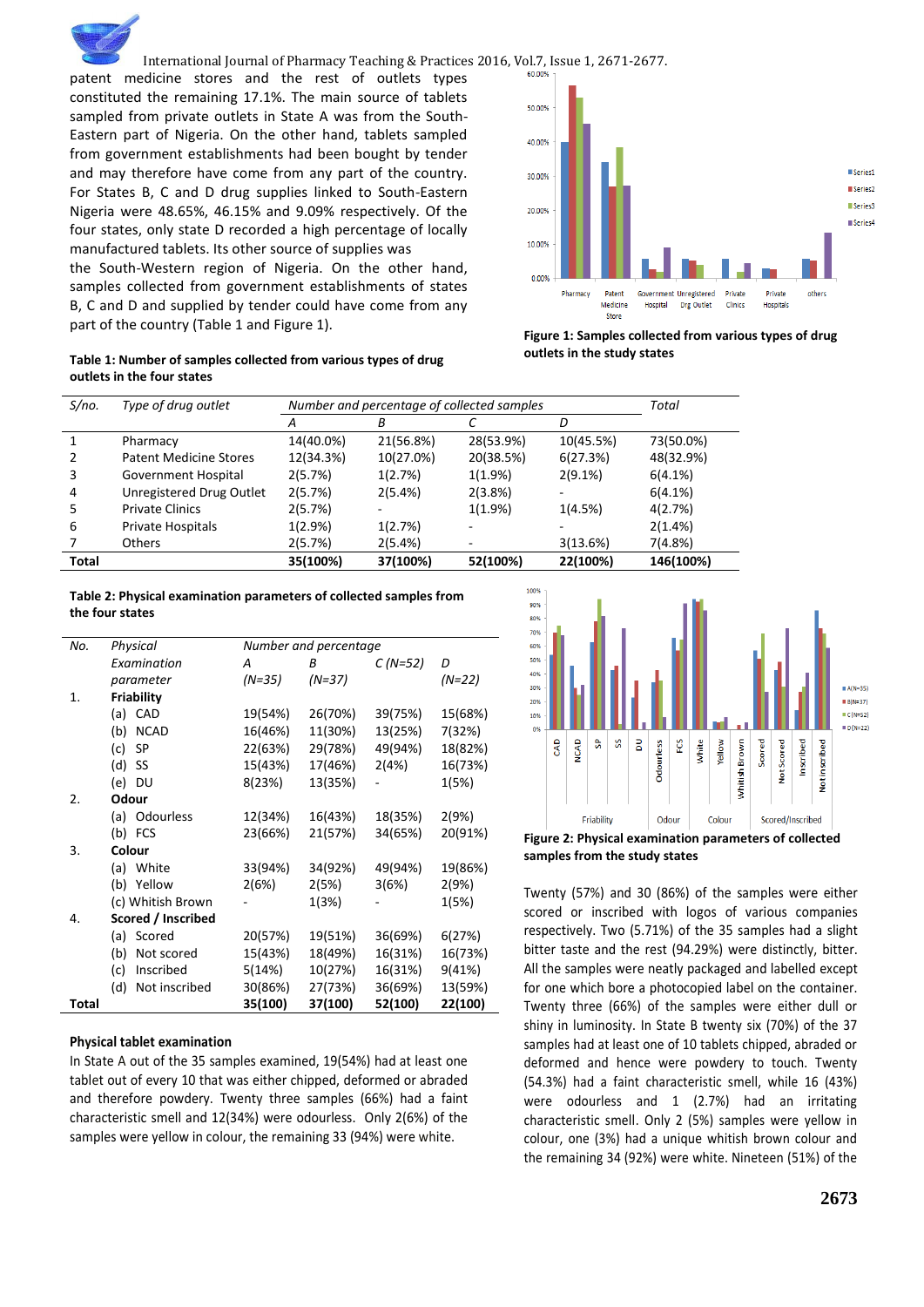samples were scored, while 10 (27%) were inscribed with various logos such as "FGN" , "NOROLON", "U" & E", "Melos", "M", "Chemachlor 250", and "CQ". All the samples had a bitter taste and were securely and neatly packaged. Thirty (81.1%) samples were either dull or shiny in luminosity. In State C out of the 52 samples, 39 (75%) had at least 10% of their tablets chipped, abraded or deformed and were powdery to touch. About 18 (35%) were odourless, one (1.90%) had an irritating characteristic smell and the remaining 33 (63.50%) had a faint characteristic smell. More than half (82.7%) of the samples were either scored or inscribed with various company logos. All the samples were bitter in taste and neatly packaged. Luminosity assessment showed that only 2 (3.85%) samples were shiny. In State D Fifteen (68.2%) of the 22 samples had at least one of every 10 tablets, chipped deformed or abraded and such samples were powdery to touch. Two (9.1%) of the samples were odourless and the remaining 20 (90.90%) had a faint characteristic smell. Two (9.1%) of the samples were yellow in colour, one (4.6%) was green and the remaining 19 (86.4%) were white in colour. Half (50.0%) of the samples were either scored or inscribed with various company logos. All samples were bitter in taste except one which was tasteless. The packaging of the various samples was of acceptable standards. Luminosity of samples indicated that 17 (77.3%) of them were either shiny or dull (Table 2 and Figure 2).

| Table 3: Percentage friability, hardness and weight variation of |
|------------------------------------------------------------------|
| collected tablets from states                                    |



**Figure 3: Percentage friability of collected tablets from study states**

upper limit (0.270±0.001). The determined mean percentage friability value for this state was  $0.65 \pm 0.99\%$ . In State B out of the 37 samples, 26 (70%) had percentage friability values less than 1% (0.470±0.003) and the remaining -11 (30%) greater than l% (3.320±0.015). Two of these eleven samples had exceptionally high values of 7.32 and 13.90%, respectively. The mean % friability value for

| no.            | Parameter                    | Number and percentage |                      |                        |                        |
|----------------|------------------------------|-----------------------|----------------------|------------------------|------------------------|
|                |                              | $A(N=35)$             | $B(N=37)$            | $C(N=52)$              | $D(N=22)$              |
| $\mathbf{1}$ . | <b>Percentage Friability</b> |                       |                      |                        |                        |
|                | (a) Complied                 | $0.27\pm0.001$ (83%)  | $0.47\pm0.003$ (70%) | $0.38\pm0.002$ (56%)   | $0.36 \pm 0.001$ (77%) |
|                | (b) Not complied             | 2.47±0.013 (17%)      | $3.32\pm0.015$ (30%) | $5.18 \pm 0.019$ (44%) | $6.93\pm0.021$ (23%)   |
| 2.             | Hardness (kgf)               |                       |                      |                        |                        |
|                | $(a)$ 0-1.9                  | 5(14%)                | 2(5%)                | 10(19%)                |                        |
|                | $(b)$ 2-3.9                  | 17(49%)               | 23(63%)              | 19(37%)                | 6(27%)                 |
|                | $(c)$ 4-5.9                  | 10(29%)               | 10(27%)              | 19(37%)                | 12(55%)                |
|                | $(d) 6 - 7.9$                | 3(8%)                 | 2(5%)                | 3(5%)                  | 1(4%)                  |
|                | $(e) \ge 8$                  |                       |                      | 1(2%)                  | 3(14%)                 |
| 3.             | <b>Weight Variation</b>      |                       |                      |                        |                        |
|                | (a) Complied; average        | 1.076±0.006           | $1.080 \pm 0.005$    | $1.109 \pm 0.008$      | $1.510\pm0.009$ (73%)  |
|                | % deviation                  | (34%)                 | (54%)                | (54%)                  |                        |
|                | (b) Not Complied;            | 2.468±0.013           | 2.516±0.014          | 2.148±0.012            | 4.290±0.016 (27%)      |
|                | average % deviation          | (66%)                 | (46%)                | (46%)                  |                        |

#### **Qualitative CQ identification tests**

All the 'samples in the 4 states gave a white curdy precipitate when their respective solutions were treated with a few drops of potassium mercuric iodide (PMI), indicating that all the samples contained chloroquine moieties. However, when the acidified solutions (HCl) were treated with Barium chloride, only one sample each from states A and D gave a white precipitate, indicating the presence or absence of the sulphate salt. In summary, all the samples contained chloroquine moieties. One sample each from States A and D contained the sulphate salt and the remaining samples in the 4 states were chloroquine phosphates.

## **Friability testing**

In State A 6 (17%) of the samples had percentage friability values above l% and therefore had failed the friability tests (2.470±0.013), while 29 (83%) samples had values less than l% which is the acceptable

this state was  $1.32 \pm 2.47$ %. In State C 29 (56%) of the 52 samples had friability values below l% (0.380±0.002) and 23 (44%) greater than 1% (5.18±0.019). Five of these 23 samples had extraordinarily high % friability values ranging between 6.01 and 37.4%. In State D 16 (77%) of the 22 samples had friability values lower than l% (0.360±0.001) and the remaining 6 (23%), values above the upper limit (6.930±0.021). The mean % friability value for the state was 2.15  $\pm$  5.06%. It can be seen from figure 3 that only state A had a mean % friability value below the standard value of 1%. Next to it in performance was state B, followed by state D and C in that order. State C had an extraordinarily high mean value of about 2.5 times the standard value (Table 3 and Figure 3).

## **Hardness testing**

The hardness of about 80% of all the samples was within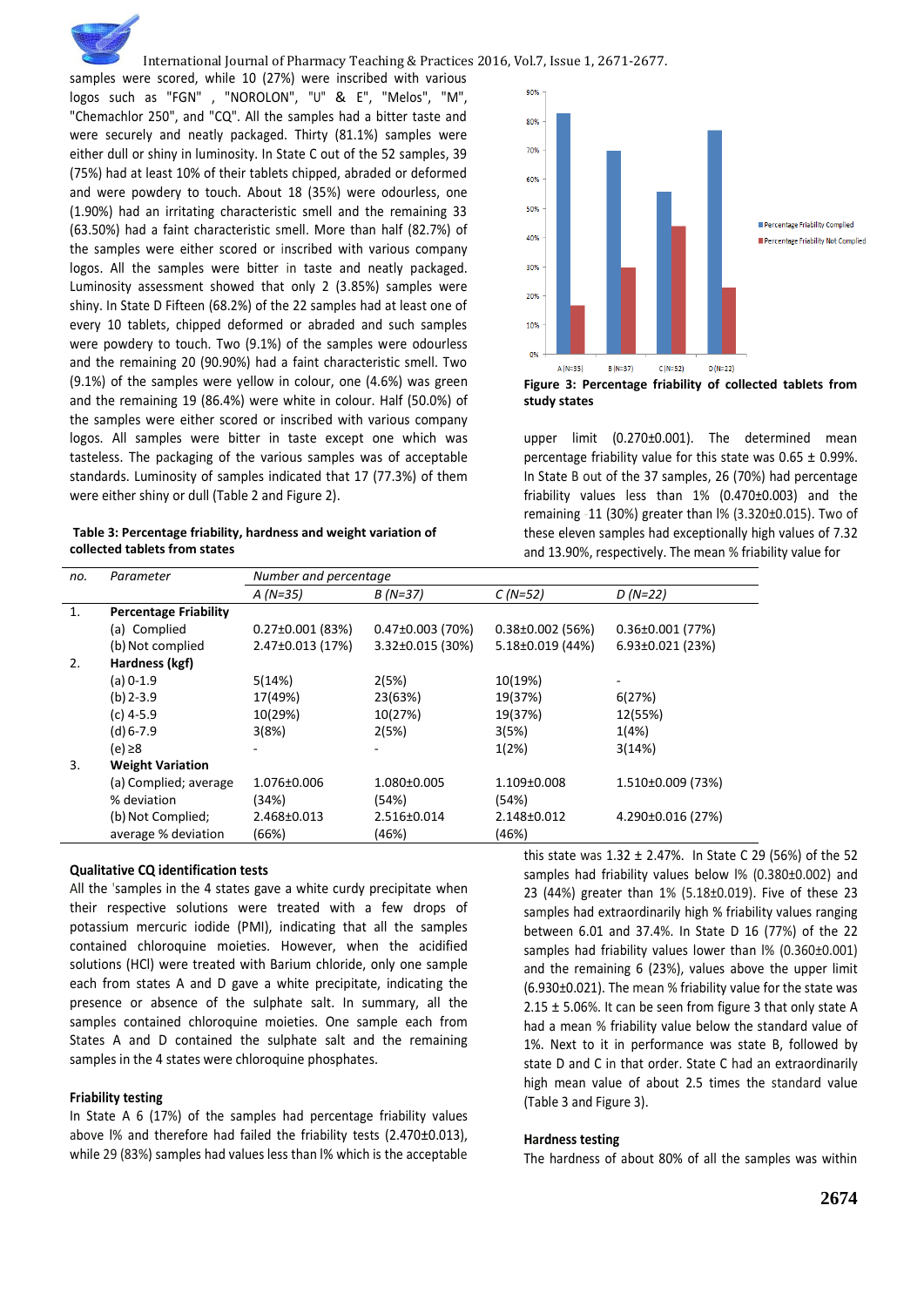the normal range of 2 and 5.90 kilogramme force. About 10% ranged between 0 and 1.9, 5.5% between 6 and 7.90, and 4.5% had values greater than 8.0 kilogramme force. Samples with forces of hardness of 2.0-7.9 kilogrammes, conformed to the official requirement. The mean individual forces of hardness for states A, B, C and D were 3.80 ± 1.69, 3.68 ± 1.37, 3.56 ± 1.86 and 4.83 ± 2.04 kilogramme forces respectively. The range of values for the 4 states in the same order was 0.9 to 7.60, 1.10 to 7.40, 1.08 to 6.16 and 2.0 to 9.50 kgfs respectively (Table 3 and Figure 4).



#### **Uniformity of weight**

The samples collected from states A, B, C and D tablet weight was within normal range in 34%, 54%, 54%, and 73%, respectively. About 66%, 46%, 46% and 27% of the samples from states A, B, C and D respectively did not fall within the normal weight range. The mean average weight of tablets from the 4 states was 0.3437 ± 0.0384gm, 0.3575 ± 0.0414gm, 0.3445 ± 0.0389gm, and 0.375 ± 0.0823 gm respectively. Accordingly, the mean average deviations (%) were 1.076 ± 0.006, 1.080 ± 0.005 and 1.109 ± 0.008 and 1.510±0.009 for states A, B, C and D respectively which are all within accepted values of < 5% (Table 3 and Figure 5).



**Figure 5: Weight variation among the collected tablets from study state**

## **Discussion**

For this study, standard tests  $[1, 12, 13]$  were employed to assess the quality of CQ tablets sampled in the study area. Other important methods used in the study were either newly designed or developed

by modification of the existing methods to suit the present study. Such important estimations or determinants include the types and number of drug outlets, the relationship between registered and unregistered outlets, sources of drug supplies and the availability of chloroquine tablets at government and private health facilities.

The results on numbers and types of drug outlets provided a document which was used in determining the stratified number of samples which statistically resulted in optimal sample collection. The sample collection procedure involved the application and modification of Harper's [10] and Elwood's [11] stratified and randomized controlled trial sampling procedures. However, in all the states studied, numbers and types of drug outlets obtained from records of Ministries of Health did not correspond exactly with what the state was found on ground. For example, states B and C, the ministerial inspection networks of which are not well coordinated had up to a 10% difference between data found and corresponding available findings on ground. On the other hand, states A and D had percentages of only 7% and 2% respectively. The low value for State D may be associated with an adequate inspection network checking any excesses that might have been spearheaded by unscrupulous individuals. State A also reportedly has a good inspection network, but because of the topography of the state, a few areas may have been inaccessible to effective inspection activities. This could therefore be attributed to the relatively high percentages compared to state D. Thus there was a limitation to the establishment of exact numbers and types of drug outlets in each of the states and consequently 100% accurate information for sampling could not be provided. It is to be appreciated that the establishment of the ratio between registered and unregistered drug outlets carried out in this study was a deliberate attempt meant to increase the level and scope of statistical coverage and it did provide a statistically representative sample pool for the study area. For states with a low ratio, provision was made for inclusion of samples from unregistered outlets. Health policies of the Nigerian government have primarily been focused on providing basic health facilities at the grassroots level popularly referred to as primary health care system. In this study, the availability of CQ tablets at various health care levels, particularly at government health facilities did not correlate with the government policy on bringing basic health services to the communities. Thus, it has been found that only 54.6% of government health facilities could provide CQ tablets at the various levels of primary health care, as opposed to 98.8% obtained for private health facilities. Of all the facilities studied, pharmaceutical chemists constituted the single outlet that made at least 3 different brands of CQ tablets in large quantities. The other facilities such as patent medicine stores (PMS) and private clinics could only make available one brand and in most cases a restricted total number was 'available at a time. Thus the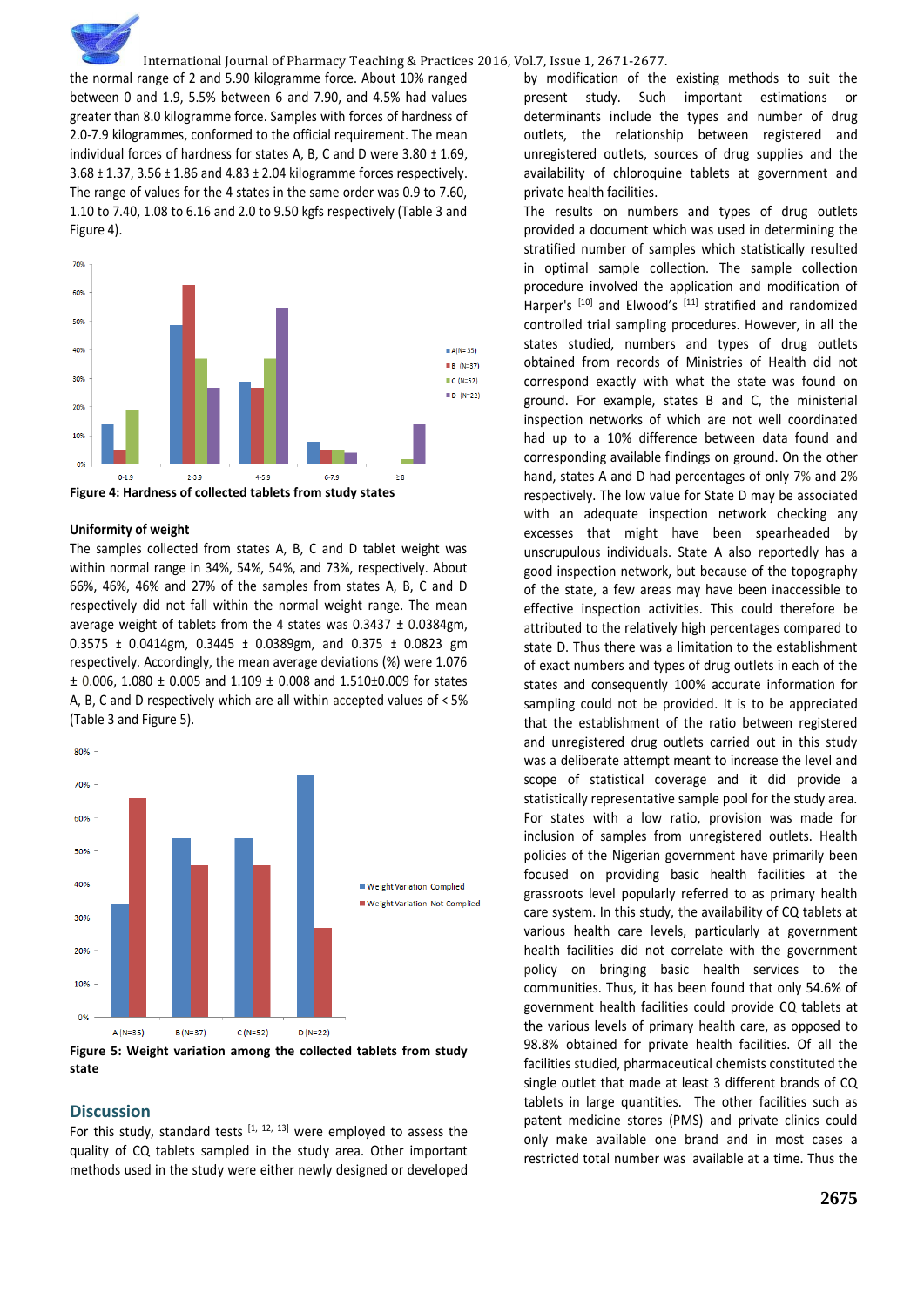availability of CQ tablets at the various levels of health facilities largely depended on the presence of pharmaceutical chemists. This study also revealed that pharmaceutical chemists alone provided more than 50% of all the CQ tablets. Furthermore, estimation revealed that 90% of the various drug outlet types were located in large or medium size towns and big villages. Wherever such facilities were located in small / remote towns, other neighboring villages and hamlets crowdedly converged in such towns for their medical requirements.

Usually, government health establishments could not provide adequate quantities of CQ tablets when malarial transmission was at its peak. Most of the government clinics, although they were located at the grassroot level, could also not provide simple analgesics such as acetylsalicylic acid or paracetamol. At times, the workers did not avail themselves at the clinics. These deficiencies may tend to increase malarial morbidity and mortality, since anti-malarial agents are not available for the effective treatment of acutely ill patients who will then serve as parasite reservoirs. However, state D, performed creditably in this regard, because CQ tablets were available in 83.3% of various government health facilities. Workers were always found in the clinics, even in remote towns, and appeared alert when interacting with visitors. State D may therefore be taken as a model. Though 98.8% of private facilities made CQ tablets available, these facilities did not adequately reach communities in remote areas because they were inappropriately distributed, leaving malarial cases unchecked and thus allowing malarial morbidity and mortality uncontrolled.

The results of quality assessment testing which comprised several parameters were compared and rated. Results on the physical friability of tablets indicated that 65.1% of all the samples in the study area were chipped, abraded or deformed. This proportion seems to be high, since more than 50% of the samples could not withstand handling processes. At state level, state A performed best followed by state D. This means that samples from states A and D did withstand transportation and handling stresses and they reached the point of use intact. In states B and D, friability states were high and tablets could therefore not withstand distribution and handling processes. In such a situation the bioavailability of CQ tablets is likely to be impaired when used for malaria treatment <sup>[14]</sup>. The assessment of tablet scoring showed an average of 67.9% scored samples. State C had the highest value (82.7%) followed by states B, A and D with 73.0%, 65.7% and 50% respectively. In good manufacturing practice (GMP), the active ingredients of a tablet are consistent throughout the entire tablet, thus there is uniformity in the amounts of all the constituents. For such tablet formulations, breaking along the scoring lines means that the tablet has been approximately halved in all respects including the active ingredients.

These types of formulation are useful in situations where a quarter or half a tablet is required for exact dosing in individuals with different body weights. Scored tablets are commonly employed in children and individuals who require strict drug monitoring. Also in illiterate communities, scored tablets are useful, since the only instruction that goes with such dispensations is breaking of the tablet into two or four equal parts. States C and B registered high values of scored tablets and this may suggest that these states have comparatively more children? or illiterate adults than in states A and D where values are lower. The literacy level of the population in these states seems to agree with this speculation. That is, states A

and D have indeed less illiterates and children than states C and B. Results of the qualitative CQ identification tests proved that all the samples from the 4 states contained CQ moieties, 1.4% are the sulphate and 98.6% the phosphate salt. The two different salts have no special significance since both have been implicated in inducing itching, which is related to the, ratio of unchanged CQ to desethylchloroquine in the skin; thus the higher the parent drug/metabolite ratio, the likelier the pruritus [15]. This finding also tends to weaken the claim that of the 60% fake, adulterated or expired drugs circulating in Nigeria, a high % contain inert substances [16].

Friability testing is a quantitative measure of the friability state of tablets. On the whole, the percentage friability value of samples that failed the tests was found to be 1.56 ± 3.56%, indicating a wide deviation from the mean values range between 0-5.22% while for those samples that passed the tests, it was 0.594%-0.814% with a mean of 0.704 ± 0.11%. The friability values correlated well with those for friability states (r = 0.85). State A had the lowest deviation, followed by states B, D and C. This means that in terms of friability, state A performed creditably and stood all the handling and transportation stresses and similarly in this order by states B, D and C. Thus samples from state C could not withstand the stresses associated with handling and transportation.

When the amounts of excipients in various tablet formulations remain unaltered, the determinant factor for the hardness of such tablet formulations is the weight. This means tablets with small weight are expected to have low force of tablet hardness, whereas heavy ones would exhibit higher force of tablet hardness <sup>[14]</sup>. The samples from the 4 states had weights varying between 0.2977-0.4573g. The average force of tablet hardness, based on weight variations, ranged between 4-6 kgf as compared to the theoretical values of 4-8 kgfs. It follows that the average values for the force of hardness of samples from the 4 states fell within the standard range of 4-8 kgfs. Tablets with very high values of force of hardness are likely to form a hard cake within the alimentary canal and therefore are unlikely to be bioavailable when employed for treatment <sup>[14]</sup>. Since none of the samples in the study area had very high values, all samples are expected to be bioavailable when used.

Weight variation of tablets is a measure which tells how consistent weights of tablets of the same batch number are. During tablet formulation, the proportions of tablet constituents are thoroughly mixed to present a homogeneous mixture of powder which, when compressed in standard punches produce tablets the weights of which do not vary by more than 10%. The performance of the states in descending order for uniformity of weight may be summarized as C, D, B and A (see Fig. 5). As long as GMP has been applied, the consistency in tablet weights within individual samples depicts the consistency in the amounts of active ingredients or other constituents in the tablet samples. The mean average weight of samples from the study area